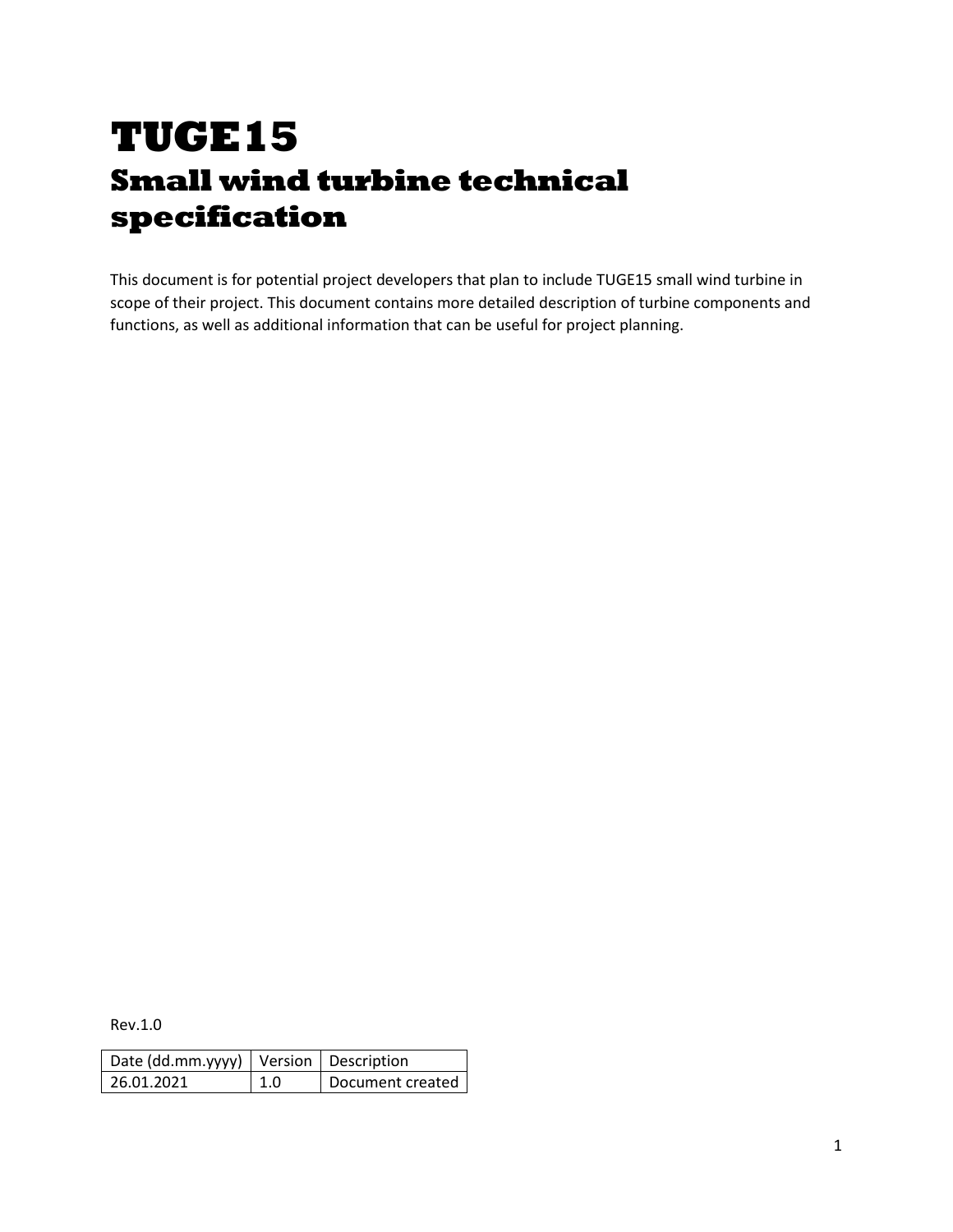# **Contents**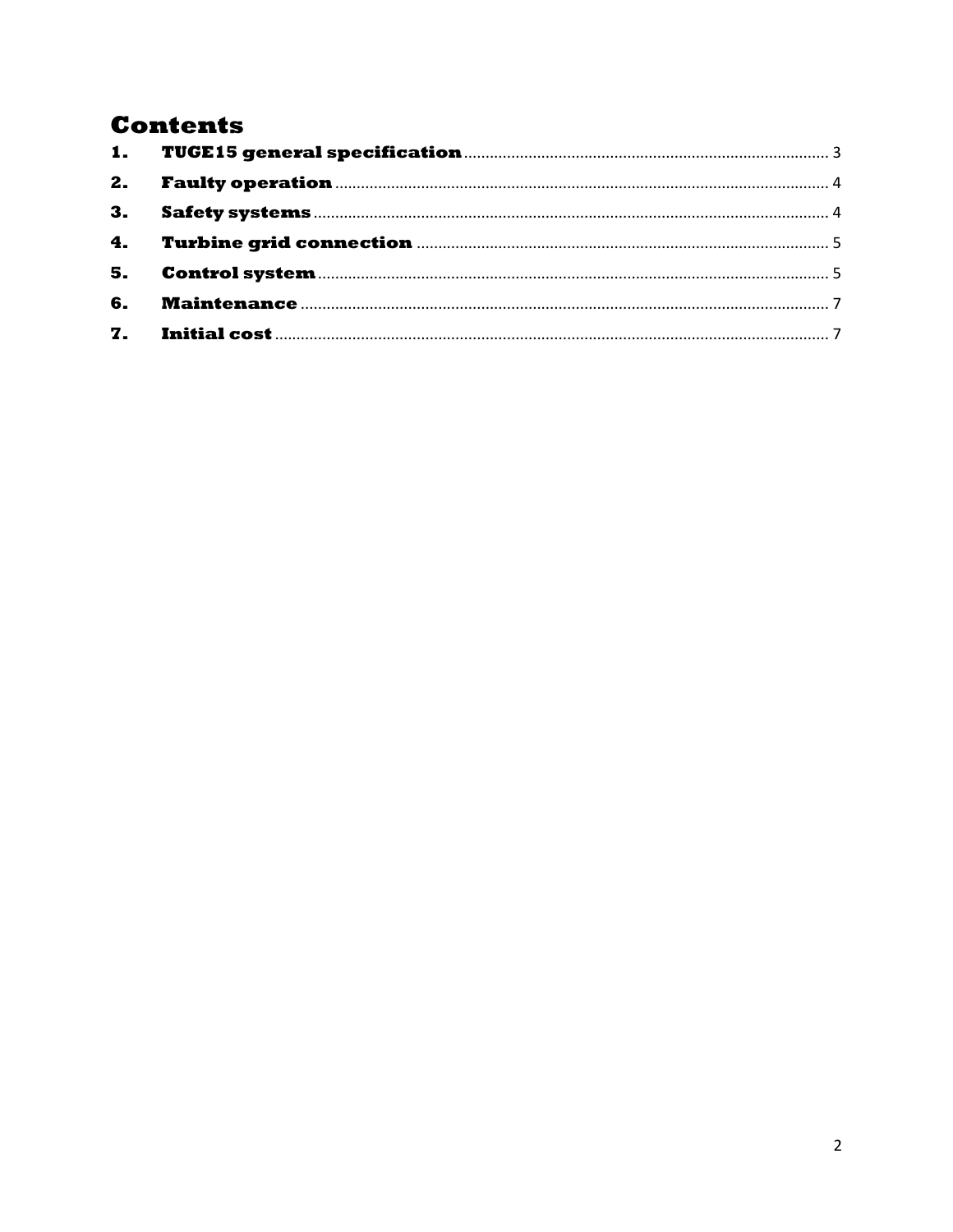## <span id="page-2-0"></span>**1.TUGE15 general specification**

| TUGE15                                     |                                                                                     |  |
|--------------------------------------------|-------------------------------------------------------------------------------------|--|
| Rotor axis direction                       | Horizontal                                                                          |  |
| <b>IEC SWT Class</b>                       | $1 (V_{ref} = 50 \text{ m/s}, V_{ave} = 10 \text{ m/s}, V_{gust} = 70 \text{ m/s})$ |  |
| Rated / maximum power                      | 13 / 15 kW                                                                          |  |
| Rated wind speed                           | $11 \text{ m/s}$                                                                    |  |
| Cut-out wind speed                         | $32 \text{ m/s}$                                                                    |  |
| Rated rotation speed                       | 45 rpm                                                                              |  |
| Rotor diameter / area                      | 16 m / 199 m <sup>2</sup>                                                           |  |
| <b>Blades</b>                              | 3, fixed angle, upwind, stall control and tip-brake                                 |  |
| Ambient temperature                        | $-25+40°C$                                                                          |  |
| Generator type                             | asynchronous                                                                        |  |
| Grid connection                            | Direct with reactive power compensation                                             |  |
| Grid parameters                            | VDE-AR-N 4105 2011-8                                                                |  |
| Tower height / blade tip height            | 36 m / 44 m                                                                         |  |
| Tower type                                 | Steel, lattice tower with maintenance platform                                      |  |
| Designed lifetime and maintenance interval | 20 years / 5 years                                                                  |  |
| Data connection                            | GPRS (OrbiScada) or Ethernet (Client SCADA)                                         |  |
| <b>Brakes</b>                              | Stall, electro mechanic failsafe rotor brake, tip-brakes                            |  |

Assumed Average Energy Production (AEP)

| Yearly average wind speed m/s | Energy kWh |
|-------------------------------|------------|
| 3,5                           | 28000      |
| 4,0                           | 34000      |
| 4,5                           | 41000      |
| 5,0                           | 48000      |
| 5,5                           | 54000      |
| 6,0                           | 59000      |
| 6,5                           | 65000      |
| 7,0                           | 69000      |
| 7,5                           | 73000      |
| 8,0                           | 77000      |
| 8,5                           | 81000      |
| 9,0                           | 84000      |
| 9,5                           | 87000      |
| 10,0                          | 89000      |

The main parts of the wind turbine are foundation, tower and nacelle with rotor, electric panels and cables necessary for energy transfer and turbine control. Electrical yaw gear is used for turbine nacelle rotation. In addition, a mechanical brake of nacelle rotation is used to avoid excessive mechanical forces to the gear. The turbine rotation speed is constant, blade tip-brakes activating and engaging the mechanical rotor brake. All these methods allow for safe operation and control of the turbine.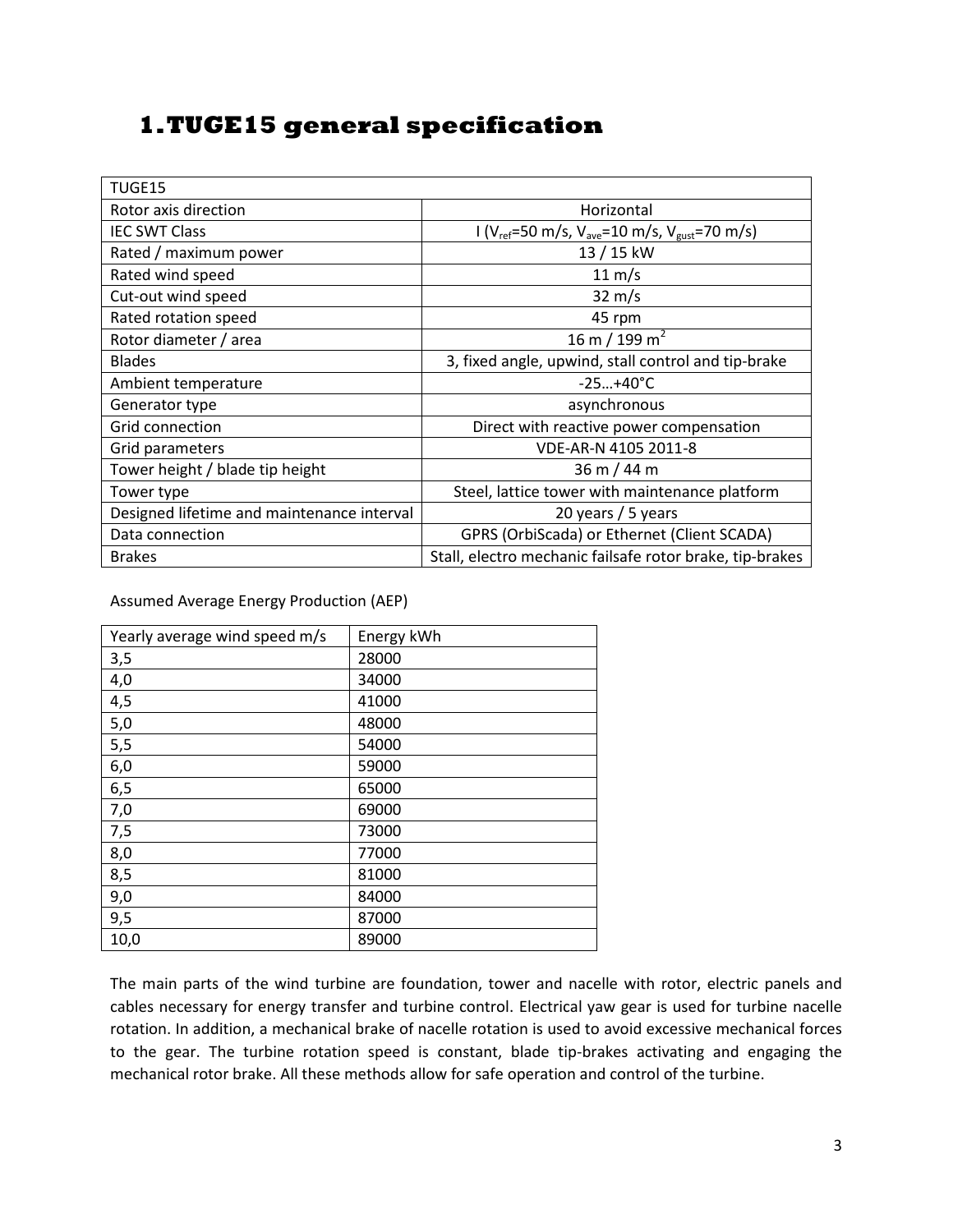# <span id="page-3-0"></span>**2.Faulty operation**

During any faults two things can happen according to the specific scenario:

Hard stop – generator is disconnected from the grid simultaneously with applying shaft brake to the rotating shaft.

Tip brake overspeed limitation – shaft brake is not applied to avoid fire in the nacelle and turbine brakes with blade tip brake activation. Tip brakes reset automatically once rotation speed is down to nominal.

Error list:

| Error              | Conditions                               | Stop | Reset                   |
|--------------------|------------------------------------------|------|-------------------------|
| Wind speed instant | 10 second average $>$ 35 m/s             | Hard | 10 minute average below |
|                    |                                          |      | $25 \text{ m/s}$        |
| Wind speed         | 10 minute average > 32 m/s               | Hard | 10 minute average below |
| average            |                                          |      | $25 \text{ m/s}$        |
| Anemometer         | Faulty measurement                       | Hard | Manual                  |
| Yaw                | Yawing too long or too slow or no signal | Hard | Manual                  |
| Untwist            | Over 3 turns in either direction         | Hard | Auto                    |
| No brake           | 30 seconds of braking                    | Tip  | Manual                  |
| Generator temp     | Generator temperature > 150 °C           | Hard | Automatic               |
| Cabinet temp       | Cabinet temperature > 50 °C              | Hard | Automatic               |
| Overspeed          | Rotor speed > 50 rpm                     | Hard | Automatic               |
| Grid               | Grid protection error                    | Hard | Automatic               |
| Vibration          | Vibration error                          | Hard | Manual                  |
| Manual stop        | Manual input from emergency button       | Hard | Manual                  |

#### <span id="page-3-1"></span>**3.Safety systems**

Main danger to the turbine is from overspeed events, when rotation speed is out of control. To prevent these, there are three separate systems to prevent that:

- 1. Special geometry of the blade that creates a stall effect and doesn't let rotor speed to grow over the limit. Special calculations were performed by blade manufacturer Olsen Wings (Denmark), Denmark University of Technology and Northwind Engineering especially for TUGE for that.
- 2. Electromechanical rotor brake applies to rotor shaft and holds the turbine in place during danger. The brake is applied by default and is disengaged by the control system, so the rotor is always braked during grid failure event.
- 3. Every blade has a special tip-brake that activates at certain speed because of excessive centrifugal force tips of each blade rotate perpendicular to the wind and slows the turbine down. This is unique and time-proven technology of blade manufacturer Olsen Wings (Denmark).

Control system monitors for all other signals in the system (temperatures, position and sensor feedback) and acts accordingly in case of failure.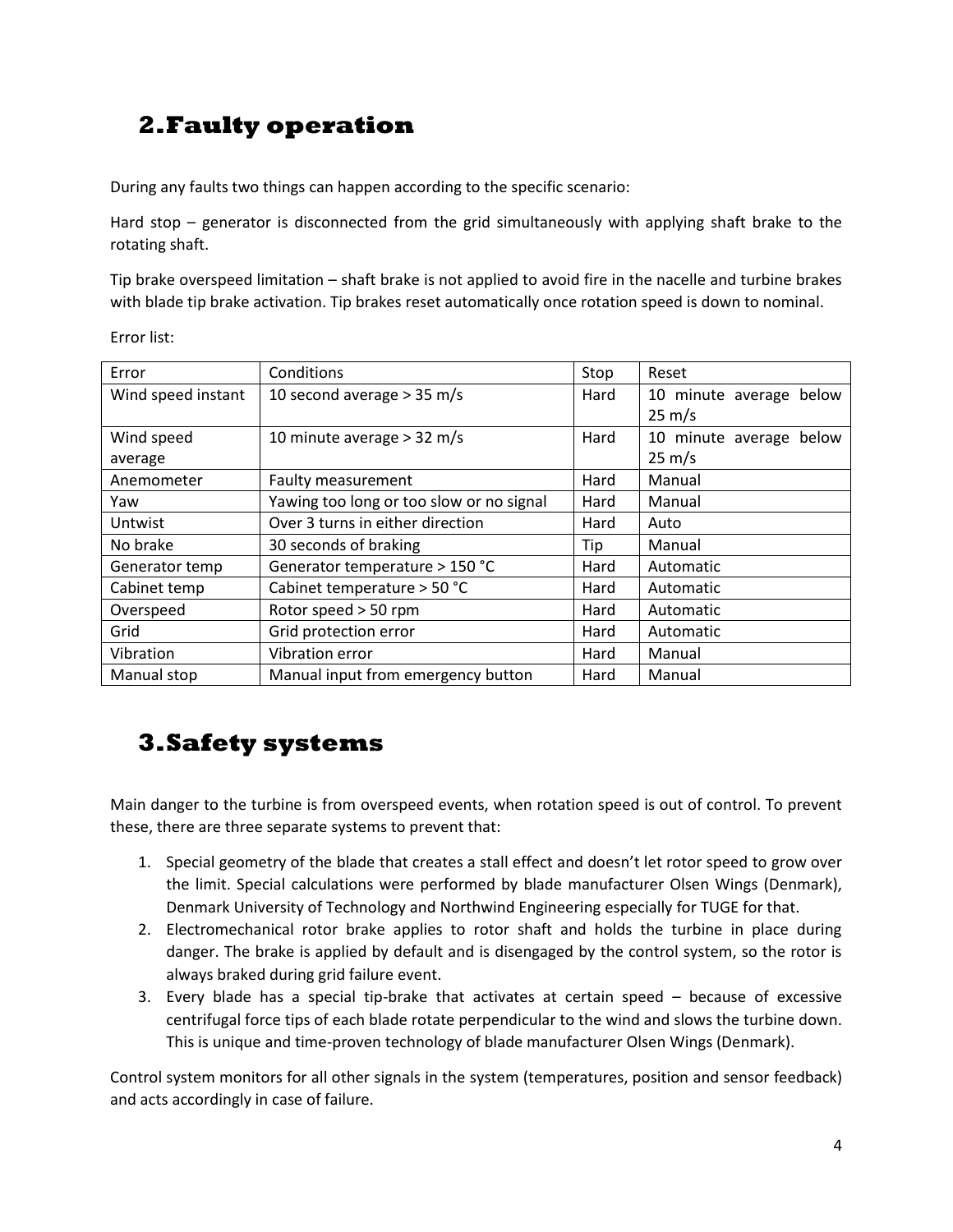# <span id="page-4-0"></span>**4.Turbine grid connection**

15 kW generator is asynchronous generator from VEM (Germany).

15 kW generator is connected directly to the gearbox.

Generated energy is fed to the grid directly via a thyristor coupling module, also system includes twostage reactive power compensation device. System can be adapted to any grid code using transformers and grid relays.

## <span id="page-4-1"></span>**5.Control system**

TUGE15 utilizes TMC3 controller from Orbital A/S (Denmark) as its main user interface.

|      | <b>O</b> Error<br><b>O</b> Status                     |                |
|------|-------------------------------------------------------|----------------|
|      | Orbital A/S<br>TMC-3 controller<br>U17<br>1314<br>Ven | ۰              |
| TMC3 |                                                       | <b>ORBITAL</b> |

Monitoring submenus:

- Wind speed, power, rotor speed, mode (manual or auto), system status and operation status
- Grid feed state and control status
- Grid voltages (three phase)
- Grid currents (three phase)
- Grid power (three phase)
- Grid frequency (three phase)
- Grid protection state, uptime and software version
- Grid protection fault bit status
- Grid protection fault bit status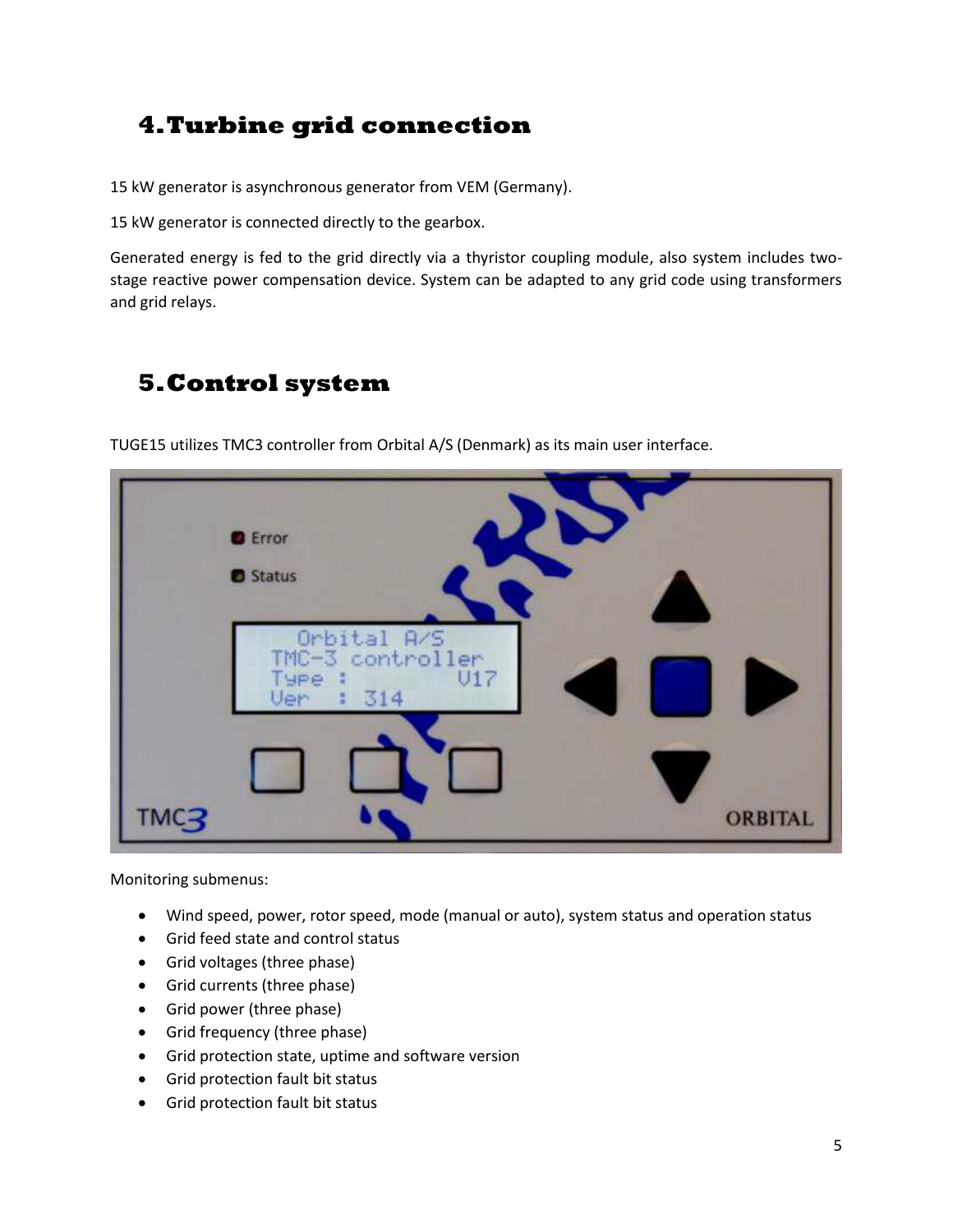- Grid condition bit status
- Grid condition bit status
- Grid protection bit status
- Operation mode (manual or auto), brake state and stop type
- Brake shaft output status, input feedback status, brake time and brake time peak
- Yaw vane type, operation state, timer, yaw direction
- Yaw brake output status and input feedback status
- Counters for CW and CCW direction, yaw encoder input status and yaw direction status
- Yaw position encoder counter, position in degrees, turns and on a bar graph
- **Energy counter for grid feed**
- Turbine error free run hour counter, error hour counter and availability in %
- Power averages for 1, 10, 60 and 600 seconds
- Power peak averages for 1, 10, 60 and 600 seconds
- Wind speed averages for 1, 10, 60 and 600 seconds
- Wind speed peak averages for 1, 10,60 and 600 seconds
- Rotor and generator rpm speed
- Temperatures for generators and ambient
- Temperature for electrical cabinet
- Time and date
- GSM, TCP and overall connection statuses
- Connection status, IP address and service status
- APN and TCP connection counters
- Software versions for main board of the controller, display, counter and thyristor
- Information GSM modem
- Modem transmit and read data
- Controller mainboard software and firmware versions
- Digital inputs
- Digital outputs
- Vibration bands
- Vibration band error status
- Vibration sensor state, status and software version
- Vibration sensor parameter, master and sensor CRC and CAN comm. counter

Control submenus:

- Motor-start, manual stop or reset the turbine
- **•** Toggle main or auto mode, rotate clockwise or counterclockwise

More information and logging can be accessed if the client wishes to connect the turbine to the Internet by installing a SIM card in the built-in modem.

Turbine has an optional motor start feature, when turbine can be started as a motor during low winds, which allows bringing the cut-in wind speed down. This feature is available in automatic and manual modes.